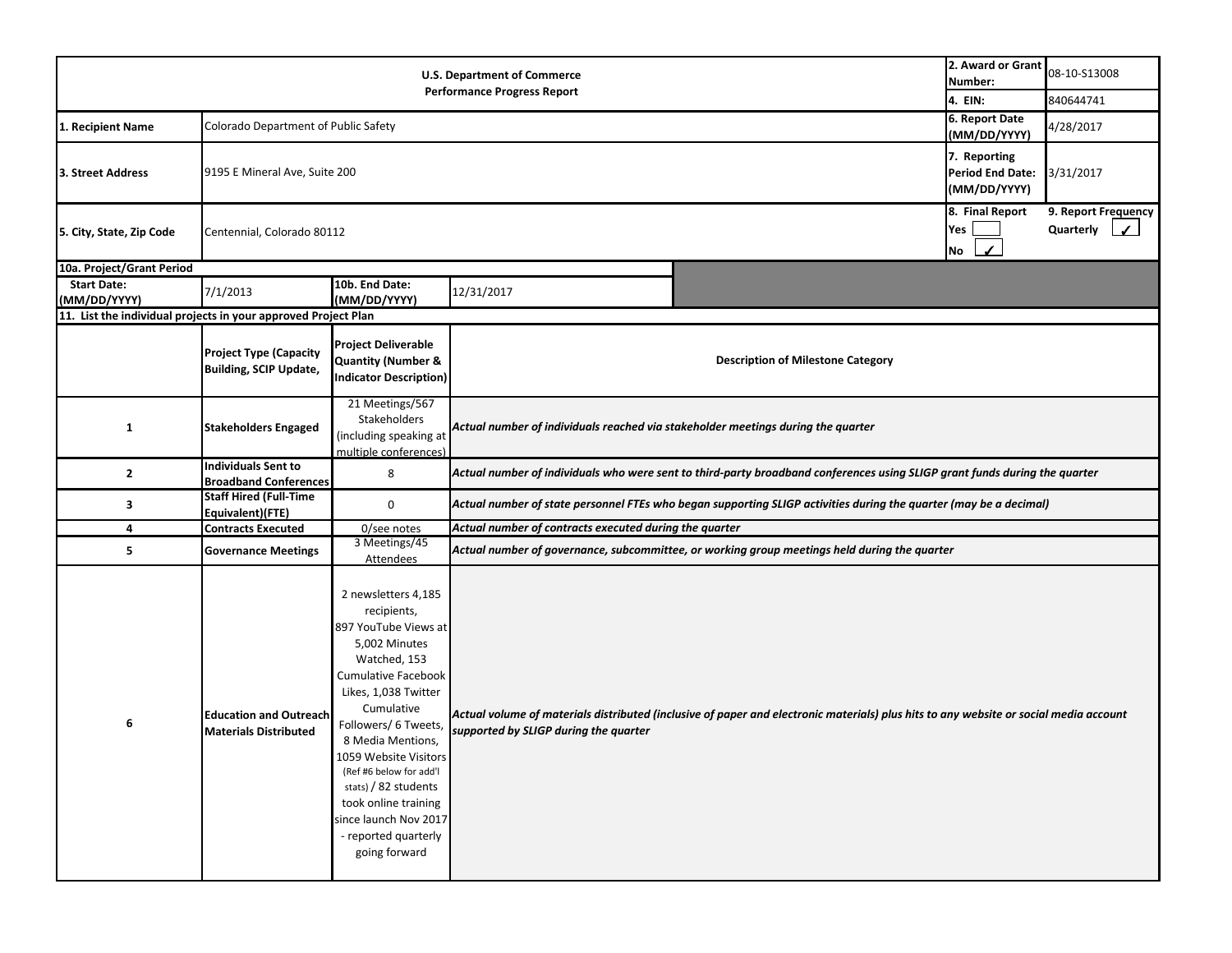| $\overline{\phantom{a}}$                                                                                                                                                                                                                                                                                                                                                                                                                                                                                                                                                                                                                                                                                                                                                                                                                                                                                                                                                                                                                                                                                                                                                                                                                                                                                                                                                                                                                                                                                                                                                                                                                                                                                                                                                                                                                                                                                                                                                                                                                                                                                                                                                                                                                                         | Subrecipient<br><b>Agreements Executed</b>            | 0       | Actual number of agreements executed during the quarter                                                                                    |  |  |  |  |  |  |
|------------------------------------------------------------------------------------------------------------------------------------------------------------------------------------------------------------------------------------------------------------------------------------------------------------------------------------------------------------------------------------------------------------------------------------------------------------------------------------------------------------------------------------------------------------------------------------------------------------------------------------------------------------------------------------------------------------------------------------------------------------------------------------------------------------------------------------------------------------------------------------------------------------------------------------------------------------------------------------------------------------------------------------------------------------------------------------------------------------------------------------------------------------------------------------------------------------------------------------------------------------------------------------------------------------------------------------------------------------------------------------------------------------------------------------------------------------------------------------------------------------------------------------------------------------------------------------------------------------------------------------------------------------------------------------------------------------------------------------------------------------------------------------------------------------------------------------------------------------------------------------------------------------------------------------------------------------------------------------------------------------------------------------------------------------------------------------------------------------------------------------------------------------------------------------------------------------------------------------------------------------------|-------------------------------------------------------|---------|--------------------------------------------------------------------------------------------------------------------------------------------|--|--|--|--|--|--|
| 8                                                                                                                                                                                                                                                                                                                                                                                                                                                                                                                                                                                                                                                                                                                                                                                                                                                                                                                                                                                                                                                                                                                                                                                                                                                                                                                                                                                                                                                                                                                                                                                                                                                                                                                                                                                                                                                                                                                                                                                                                                                                                                                                                                                                                                                                | Phase 2 - Coverage                                    | Stage 5 |                                                                                                                                            |  |  |  |  |  |  |
| 9                                                                                                                                                                                                                                                                                                                                                                                                                                                                                                                                                                                                                                                                                                                                                                                                                                                                                                                                                                                                                                                                                                                                                                                                                                                                                                                                                                                                                                                                                                                                                                                                                                                                                                                                                                                                                                                                                                                                                                                                                                                                                                                                                                                                                                                                | Phase 2 - Users and<br><b>Their Operational Areas</b> | Stage 5 | For each Phase 2 milestone category, please provide the status of the activity during the quarter:<br><b>Stage 1 - Process Development</b> |  |  |  |  |  |  |
| 10                                                                                                                                                                                                                                                                                                                                                                                                                                                                                                                                                                                                                                                                                                                                                                                                                                                                                                                                                                                                                                                                                                                                                                                                                                                                                                                                                                                                                                                                                                                                                                                                                                                                                                                                                                                                                                                                                                                                                                                                                                                                                                                                                                                                                                                               | Phase 2 - Capacity                                    | Stage 5 | <b>Stage 2 - Data Collection in Progress</b><br><b>Stage 3 - Collection Complete; Analyzing/Aggregating Data</b>                           |  |  |  |  |  |  |
| 11                                                                                                                                                                                                                                                                                                                                                                                                                                                                                                                                                                                                                                                                                                                                                                                                                                                                                                                                                                                                                                                                                                                                                                                                                                                                                                                                                                                                                                                                                                                                                                                                                                                                                                                                                                                                                                                                                                                                                                                                                                                                                                                                                                                                                                                               | Phase 2 - Current<br><b>Providers/Procurement</b>     | Stage 5 | <b>Stage 4 - Data Submitted to FirstNet</b>                                                                                                |  |  |  |  |  |  |
| 12                                                                                                                                                                                                                                                                                                                                                                                                                                                                                                                                                                                                                                                                                                                                                                                                                                                                                                                                                                                                                                                                                                                                                                                                                                                                                                                                                                                                                                                                                                                                                                                                                                                                                                                                                                                                                                                                                                                                                                                                                                                                                                                                                                                                                                                               | Phase 2 - State Plan<br><b>Decision</b>               | Stage 1 | <b>Stage 5 - Continued/Iterative Data Collection</b><br>Stage 6 - Submitted Iterative Data to FirstNet                                     |  |  |  |  |  |  |
| 11a. Describe your progress meeting each major activity/milestone approved in the Baseline Report for this project; any challenges or obstacles encountered and mitigation strategies you have employed;<br>planned major activities for the next quarter; and any additional project milestones or information.                                                                                                                                                                                                                                                                                                                                                                                                                                                                                                                                                                                                                                                                                                                                                                                                                                                                                                                                                                                                                                                                                                                                                                                                                                                                                                                                                                                                                                                                                                                                                                                                                                                                                                                                                                                                                                                                                                                                                 |                                                       |         |                                                                                                                                            |  |  |  |  |  |  |
| Note: DHSEM completed a Grant Monitoring visit with OIT on 1/30/17. Although the official report has not been provided yet, no significant findings are expected. Details will be shared in the next quarterly report.                                                                                                                                                                                                                                                                                                                                                                                                                                                                                                                                                                                                                                                                                                                                                                                                                                                                                                                                                                                                                                                                                                                                                                                                                                                                                                                                                                                                                                                                                                                                                                                                                                                                                                                                                                                                                                                                                                                                                                                                                                           |                                                       |         |                                                                                                                                            |  |  |  |  |  |  |
| 1/ The FNC Program Staff, SPOC and/or FirstNet Colorado Governing Body (FNCGB) members presented/participated at the following meetings during the quarter (January - March 2017): County Sheriff's of<br>Colorado, Jefferson County Emergency Communications Authority, provided a Webinar to introduce the on-line Introduction to Public Safety Broadband Training, the Colorado Wireless Association, the Colorado<br>Association of Chiefs of Police, the Colorado Telecommunications Association, the Club 20 Telecomm Meeting, the Northwest Regional All Hazards Communications Meeting, and the San Luis Valley All Hazards<br>Meeting. Additionally the various FNC working groups met a total of 8 times during the quarter. A sampling of presentations from these and previous events can be found at:<br>https://sites.google.com/a/state.co.us/firstnetcolorado/home/resources/presentations.<br>2/ The SPOC, FNCGB member and Arvada City Councilman Bob Fifer, and Ken Fellman, Esg. (Special Assistant Attorney General) participated in an Ex Parte meeting with public safety staff members of the Federal<br>Communications Commission (FCC) Commissioners regarding the FCC role in the Opt-Out process. An Ex Parte notice was filed and can be found at:<br>https://drive.google.com/file/d/0Bz1j7r1gtoiTakxjdFJScmdka2s/view. The Education/Outreach Manager attended IWCE in Las Vegas, NV and presented at 3 sessions; he also attended the UAS Summitt in Chaffee<br>County, CO and the PSCR Mission Critical Voice Roundtable in Boulder, CO. The SPOC, two members of the FNCGB, and one FNC TWG member attended IWCE in Las Vegas, NV as well. The Broadband<br>Implementation Manager attended the PSCR Mission Critical Voice Roundtable in Boulder, CO.<br>4/ Although not a new contract, the current Signals Analytics contract was amended on 3/1/17 to extend through 12/31/17 and add an additional \$349,000 in SLIGP allowable activities in support of the state plan<br>process.<br>5/ January - March 2017 FirstNet Colorado Governing Board (FNCGB) meetings (45 total attendees/3 meetings) were held with the Colorado members, FirstNet staff and other stakeholders in person and via<br>Web/Conference Bridge. |                                                       |         |                                                                                                                                            |  |  |  |  |  |  |
| 6/ The FREE online end-user training entitled: "Introduction to Public Safety Broadband and FirstNet" was accessed by 82 students between its launch in November 2016 and March 2017. The SPOC and FNC<br>Program Staff participated in each quarterly FirstNet SPOC call, calls with the FirstNet Region VIII lead, the WestNet bi-weekly call and attended the FirstNet Board and Special Board Meetings via web session. Staff<br>provides monthly programmatic updates (in person whenever possible) to all of the major Land Mobile Radio and Public Safety Communications stakeholder groups (e.g., Consolidated Communications Network of<br>Colorado (CCNC), Rocky Mountain Harris Users Group, Public Safety Communications Subcommittee (PSCS), Dept of Homeland Security and Emergency Mgmt All Hazards Region/Homeland Security Coordinators<br>Meeting, the Homeland Security Advisory Council, the local NENA/APCO chapter, and the 911 PUC Task Force. FNC Program Staff also participates, when available at the PSCR User Experience Working Group, and<br>various NPSTC Broadband Working Groups on Emerging Technologies, Unmanned Aerial Systems (UAS)/Robotics, Deployables, LMR to LTE Integration, Internet of Things, and the FEMA Regional Emergency<br>Communications Coordination Working Group (RECCWG) calls for Region 8 to provide regular programmatic updates. Program staff continues to chair the NPSTC Broadband Emerging Technologies Working Group<br>and participates on the APCO P43 Governance Working Group.                                                                                                                                                                                                                                                                                                                                                                                                                                                                                                                                                                                                                                                                                                           |                                                       |         |                                                                                                                                            |  |  |  |  |  |  |

Internally, Staff efforts for the quarter included working on the following: FirstNet Colorado branding, marketing, website (www.firstnetcolorado.org), outreach planning, launching of an on‐line training, and newsletter publications. Media Mentions: 8 – Staff published 2 articles in the quarter Total for the Quarter "Use of Simulation and Emerging Technologies in Firefighter Training" http://www.fireengineering.com/articles/2017/02/use‐of‐simulation‐and‐emerging‐technologies‐in‐firefighter‐training.html and "Technology in Firefighting" https://app.box.com/v/TheCOFireMag‐Vol2‐Issue1‐ 100YR. See other Q1 stats below: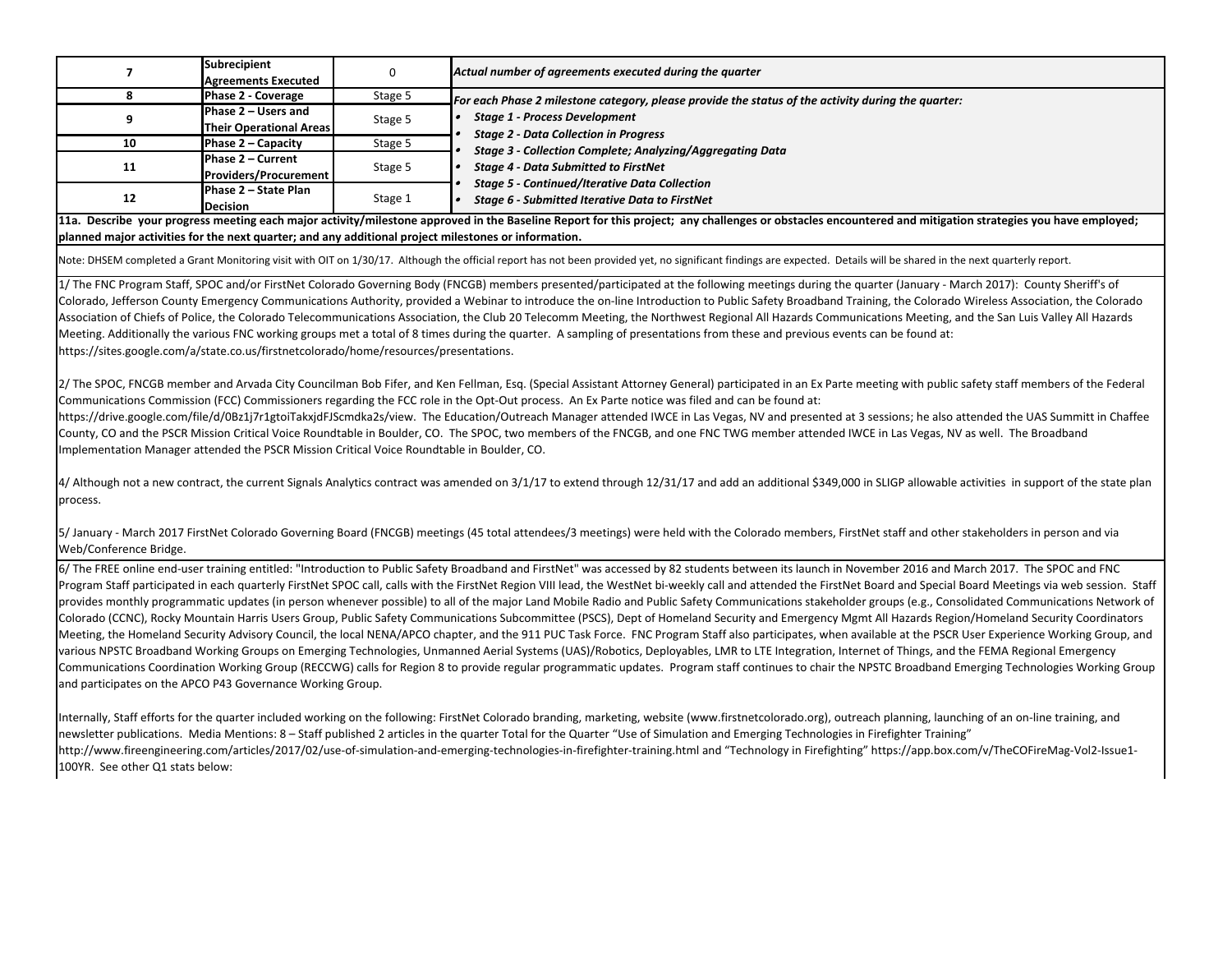|                                                                                                                                                                                                                                                                                                                                                                                                                                                                                                      | <b>Website Sessions</b> | <b>Website Users</b><br>(% of New Users)                                                                                                                                                                                                                                                                                                                               | <b>Website Page</b><br><b>Views</b> | <b>Newsletter Recipients</b>                                                                      | Email<br><b>Newsletter</b><br><b>Open Rate</b><br>(%) | Media<br><b>Mentions</b> | <b>Twitter Followers</b><br>(Cumulative<br>Total)/Tweets | <b>Facebook Likes</b><br>(*note this is now<br>counted<br>cumulatively in<br>Q3 2016) | YouTube<br><b>Views/Minutes</b><br>Watched                                        |
|------------------------------------------------------------------------------------------------------------------------------------------------------------------------------------------------------------------------------------------------------------------------------------------------------------------------------------------------------------------------------------------------------------------------------------------------------------------------------------------------------|-------------------------|------------------------------------------------------------------------------------------------------------------------------------------------------------------------------------------------------------------------------------------------------------------------------------------------------------------------------------------------------------------------|-------------------------------------|---------------------------------------------------------------------------------------------------|-------------------------------------------------------|--------------------------|----------------------------------------------------------|---------------------------------------------------------------------------------------|-----------------------------------------------------------------------------------|
| January 2017                                                                                                                                                                                                                                                                                                                                                                                                                                                                                         | 350                     | 234 (60.57%)                                                                                                                                                                                                                                                                                                                                                           | 1,053                               | 2114                                                                                              | 30.70%                                                | $\overline{2}$           | 991 and 1                                                | 137                                                                                   | 266 views/1019 min                                                                |
| February 2017                                                                                                                                                                                                                                                                                                                                                                                                                                                                                        | 243                     | 146 (51.44%)                                                                                                                                                                                                                                                                                                                                                           | 826                                 | 2071                                                                                              | 31.30%                                                | $\overline{2}$           | 1,008 and 2                                              | 151                                                                                   | 290 views/1576 min                                                                |
| <b>March 2017</b>                                                                                                                                                                                                                                                                                                                                                                                                                                                                                    | 466                     | 314 (57.94%)                                                                                                                                                                                                                                                                                                                                                           | 1,846                               |                                                                                                   |                                                       | 4                        | 1,038 and 3                                              | 153                                                                                   | 341 views/2407 min                                                                |
| Online Training Participants (Count per quarter): 82                                                                                                                                                                                                                                                                                                                                                                                                                                                 |                         |                                                                                                                                                                                                                                                                                                                                                                        |                                     |                                                                                                   |                                                       |                          |                                                          |                                                                                       |                                                                                   |
| 8 - 12/ There was no data collection information that would have provided additional value to FirstNet, so nothing was submitted by the 9/30/16 deadline. The State Plan Decision is still in Stage 1 Process<br>Development only.                                                                                                                                                                                                                                                                   |                         |                                                                                                                                                                                                                                                                                                                                                                        |                                     |                                                                                                   |                                                       |                          |                                                          |                                                                                       |                                                                                   |
| 11b. If the project team anticipates requesting any changes to the approved Baseline Report in the next quarter, describe those below. Note that any substantive changes to the Baseline Report must be<br>approved by the Department of Commerce before implementation.                                                                                                                                                                                                                             |                         |                                                                                                                                                                                                                                                                                                                                                                        |                                     |                                                                                                   |                                                       |                          |                                                          |                                                                                       |                                                                                   |
| N/A                                                                                                                                                                                                                                                                                                                                                                                                                                                                                                  |                         |                                                                                                                                                                                                                                                                                                                                                                        |                                     |                                                                                                   |                                                       |                          |                                                          |                                                                                       |                                                                                   |
| 11c. Provide any other information that would be useful to NTIA as it assesses this project's progress.                                                                                                                                                                                                                                                                                                                                                                                              |                         |                                                                                                                                                                                                                                                                                                                                                                        |                                     |                                                                                                   |                                                       |                          |                                                          |                                                                                       |                                                                                   |
| N/A                                                                                                                                                                                                                                                                                                                                                                                                                                                                                                  |                         |                                                                                                                                                                                                                                                                                                                                                                        |                                     |                                                                                                   |                                                       |                          |                                                          |                                                                                       |                                                                                   |
| 11d. Describe any success stories or best practices you have identified. Please be as specific as possible.<br>On Feb 21, 2016, the FNC Technical Working Group hosted Chief Harlin McEwen of the PSAC, on their call to discuss the PSAC's work in a number of areas including Local Control, ICAM, public safety grade, and user<br>equipment). There were over 40 participants and the information was valuable in terms of understanding the PSACs input to FirstNet on a variety of key topics. |                         |                                                                                                                                                                                                                                                                                                                                                                        |                                     |                                                                                                   |                                                       |                          |                                                          |                                                                                       |                                                                                   |
| 12. Personnel                                                                                                                                                                                                                                                                                                                                                                                                                                                                                        |                         |                                                                                                                                                                                                                                                                                                                                                                        |                                     |                                                                                                   |                                                       |                          |                                                          |                                                                                       |                                                                                   |
| 12a. If the project is not fully staffed, describe how any lack of staffing may impact the project's time line and when the project will be fully staffed.<br>12b. Staffing Table - Please include all staff that have contributed time to the project. Please do not remove individuals from this table.                                                                                                                                                                                            |                         |                                                                                                                                                                                                                                                                                                                                                                        |                                     |                                                                                                   |                                                       |                          |                                                          |                                                                                       |                                                                                   |
| <b>Job Title</b>                                                                                                                                                                                                                                                                                                                                                                                                                                                                                     | FTE%                    |                                                                                                                                                                                                                                                                                                                                                                        |                                     |                                                                                                   | Project (s) Assigned                                  |                          |                                                          |                                                                                       | Change                                                                            |
| Public Safety Broadband<br>Program Manager                                                                                                                                                                                                                                                                                                                                                                                                                                                           | 0                       | Effective 12/1/15, the employee filling the Public Safety Broadband Program Manager position was hired in by OIT as the Broadband<br>Implementation Manager, a general funded position. This position will be responsible for all duties previously managed by the Public<br>Safety Broadband Program Manager, however those duties will no longer be funded by SLIGP. |                                     |                                                                                                   |                                                       |                          |                                                          | Title and level of effort<br>modified based on<br>approved grant<br>modification.     |                                                                                   |
| Outreach and Education<br>Manager                                                                                                                                                                                                                                                                                                                                                                                                                                                                    | 1                       | Provide support for SLIGP outreach activities                                                                                                                                                                                                                                                                                                                          |                                     |                                                                                                   |                                                       |                          |                                                          |                                                                                       | Title and level of effort<br>modified based on<br>approved grant<br>modification. |
| <b>Project Coordinator</b>                                                                                                                                                                                                                                                                                                                                                                                                                                                                           | $\mathbf{1}$            | Provide support for SLIGP program, education and outreach activities                                                                                                                                                                                                                                                                                                   |                                     |                                                                                                   |                                                       |                          |                                                          | Title and level of effort<br>modified based on<br>approved grant<br>modification.     |                                                                                   |
| <b>Grant Program Manager</b>                                                                                                                                                                                                                                                                                                                                                                                                                                                                         | 0.2                     |                                                                                                                                                                                                                                                                                                                                                                        |                                     | Provide support for grant management and reporting requirements                                   |                                                       |                          |                                                          |                                                                                       | None                                                                              |
| <b>Grant Analyst</b>                                                                                                                                                                                                                                                                                                                                                                                                                                                                                 | 0.2                     |                                                                                                                                                                                                                                                                                                                                                                        |                                     | Provide support for grant management and reporting requirements                                   |                                                       |                          |                                                          |                                                                                       | None                                                                              |
| <b>Grant Accountant</b>                                                                                                                                                                                                                                                                                                                                                                                                                                                                              | 0.2                     |                                                                                                                                                                                                                                                                                                                                                                        |                                     | Provide support for budget management and reporting requirements                                  |                                                       |                          |                                                          |                                                                                       | None                                                                              |
| <b>Administrative Support</b>                                                                                                                                                                                                                                                                                                                                                                                                                                                                        | 0                       |                                                                                                                                                                                                                                                                                                                                                                        |                                     | Provide administrative support for grant management, governance meetings, and outreach activities |                                                       |                          |                                                          |                                                                                       | Position removed                                                                  |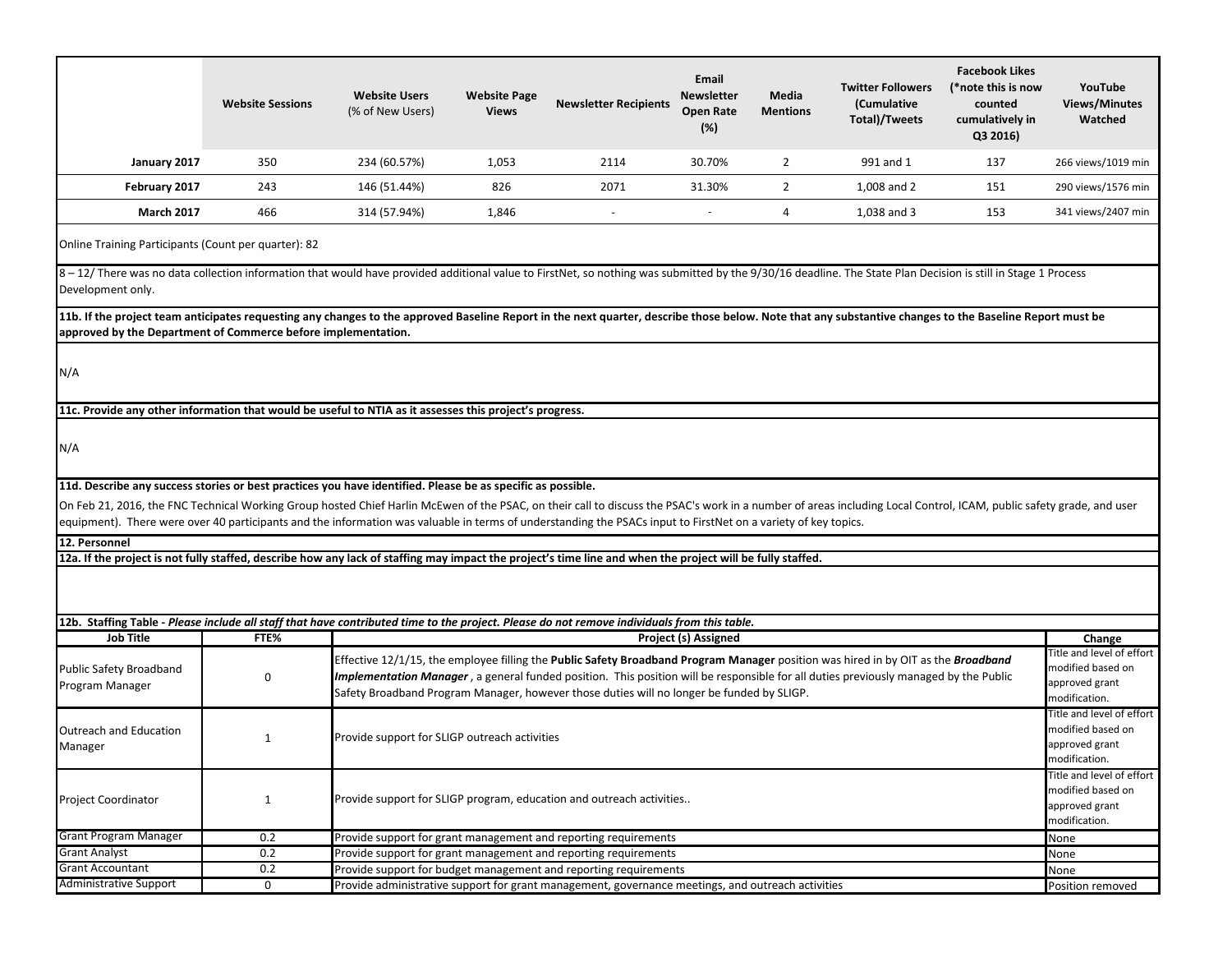| 13. Subcontracts (Vendors and/or Subrecipients)                                                                                       |                                                                                                                                                                                                                                                                                                                                                                                                                                                                                                                      |                                             |                                                  |                                                                                      |                   |                                |                                                |                                                 |  |
|---------------------------------------------------------------------------------------------------------------------------------------|----------------------------------------------------------------------------------------------------------------------------------------------------------------------------------------------------------------------------------------------------------------------------------------------------------------------------------------------------------------------------------------------------------------------------------------------------------------------------------------------------------------------|---------------------------------------------|--------------------------------------------------|--------------------------------------------------------------------------------------|-------------------|--------------------------------|------------------------------------------------|-------------------------------------------------|--|
| 13a. Subcontracts Table - Include all subcontractors. The totals from this table must equal the "Subcontracts Total" in Question 14f. |                                                                                                                                                                                                                                                                                                                                                                                                                                                                                                                      |                                             |                                                  |                                                                                      |                   |                                |                                                |                                                 |  |
| <b>Name</b>                                                                                                                           | <b>Subcontract Purpose</b>                                                                                                                                                                                                                                                                                                                                                                                                                                                                                           | <b>Type</b><br>(Vendor/Subrec.)             | RFP/RFQ Issued (Y/N)                             | Contract<br><b>Executed</b><br>(Y/N)                                                 | <b>Start Date</b> | <b>End Date</b>                | <b>Total Federal</b><br><b>Funds Allocated</b> | <b>Total Matching</b><br><b>Funds Allocated</b> |  |
| Signals Analytics, LLC                                                                                                                | Subcontracts: Technical Support-MOUs, Data<br>Collection, Coverage Objectives, Training and<br>RFP/Public Notice response assistance                                                                                                                                                                                                                                                                                                                                                                                 | Vendor                                      | Y                                                | Y                                                                                    | 6/3/2015          | extended through<br>12/31/2017 | increased to<br>\$594,750.00                   | \$0.00                                          |  |
| Kissinger & Fellman, PC                                                                                                               | Legal/MOU Subcontracts: Costs associated<br>with state, municipal, county and private<br>(outside) legal expertise on specific issues<br>related to legal/MOU efforts                                                                                                                                                                                                                                                                                                                                                | Vendor/State and<br><b>Local Government</b> | N/ RFP/RFQ not<br>required                       | Y/PO was<br>issued for<br>\$30,000                                                   | 9/27/2016         | 6/30/2017                      | \$180,000.00                                   | \$0.00                                          |  |
| TBD                                                                                                                                   | A/V, Graphics and Production Services<br>associated with development of videos,<br>website or other marketing graphics/materials<br>and other production costs associated with the Government<br>education and outreach element of the<br>program.                                                                                                                                                                                                                                                                   | Vendor/State                                | N                                                | $\mathsf{N}$                                                                         | <b>TBD</b>        | <b>TBD</b>                     | \$30,000.00                                    | \$0.00                                          |  |
| <b>Texas A&amp;M Engineering</b><br><b>Extension Service (TEEX)</b>                                                                   | Training Services/costs associated with<br>development of on-line training programs and<br>materials to enable training of local, tribal, and<br>state stakeholders on LTE technology. - This<br>PO has ended and project is complete.                                                                                                                                                                                                                                                                               | Vendor/<br>Government                       | N/ RFP/RFQ not<br>required                       | Y/ PO issued;<br>cost under<br>\$25000, no<br>other<br>procurement<br>vehicle needed | 12/1/2015         | 8/31/2016                      | \$20,000.00                                    | \$0.00                                          |  |
| <b>TBD</b>                                                                                                                            | <b>General Contractual Services for data</b><br>collection and analysis based on future<br>requirements set out by FirstNet or NTIA. See<br>above - the Signals Analytics contract was<br>amended, value increased and extended<br>through 12/31/17.                                                                                                                                                                                                                                                                 | Vendor                                      | N                                                | N                                                                                    | <b>TBD</b>        | <b>TBD</b>                     | \$275,264.00                                   | \$0.00                                          |  |
| Covendis                                                                                                                              | Provide project coordination/administrative<br>support for SLIGP data collection activities,<br>governance meetings, and outreach activities.<br>New contractor position hired using state<br>contract through Covendis - May 4, 2015 -<br>February 3, 2016. If employee is successful, he Vendor<br>may be hired as an FTE through the State<br>funded by SLIGP until the end of the grant<br>period (12/31/17). Approved grant<br>modification request reflects funding this new<br>position through end of grant. |                                             | <b>Bid Process</b><br>completed in April<br>2015 | PO Executed                                                                          | 5/4/2015          | 2/3/2016                       | \$57,855.00                                    | \$0.00                                          |  |